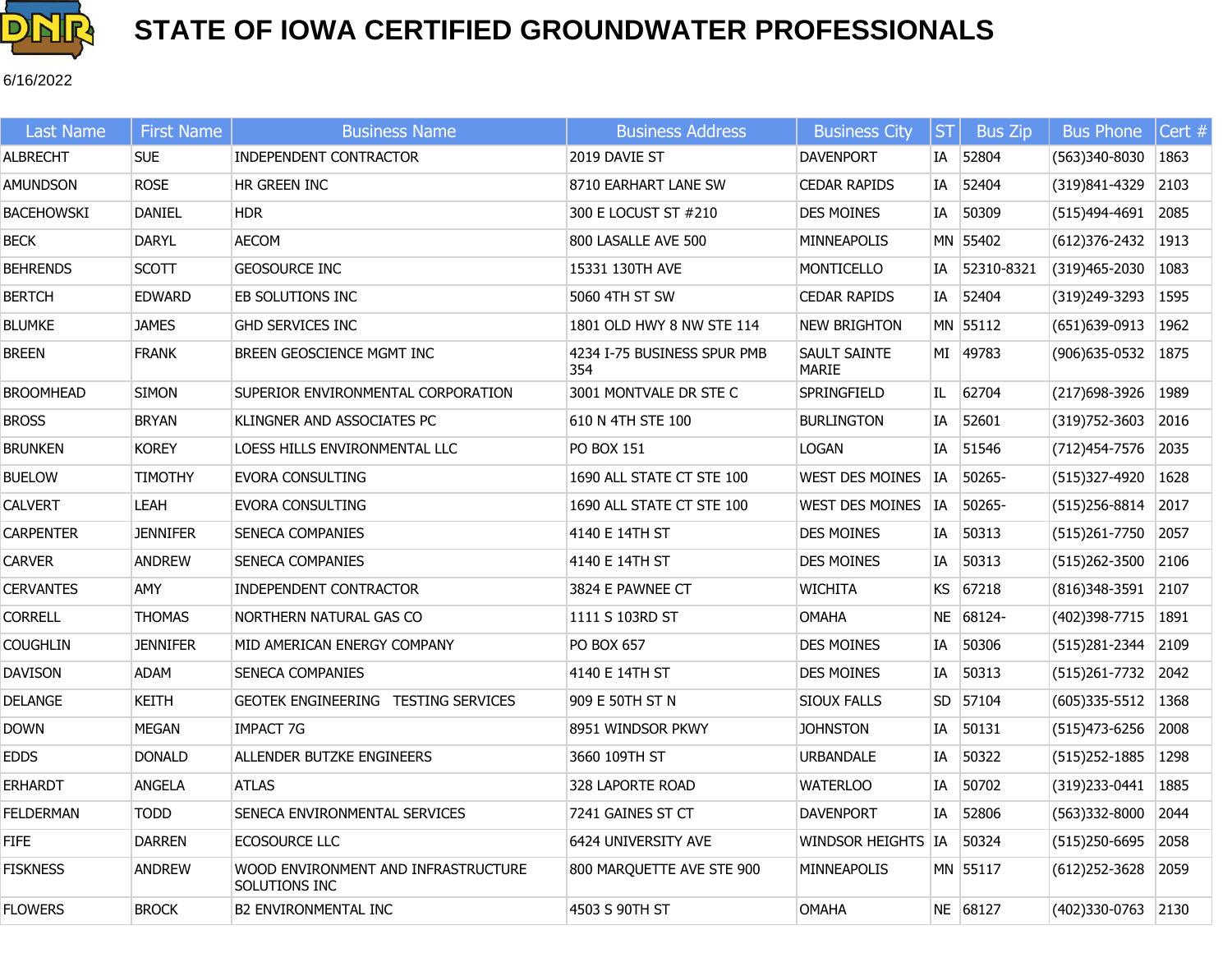

| <b>Last Name</b>   | <b>First Name</b> | <b>Business Name</b>                | <b>Business Address</b>                    | <b>Business City</b> | ST | <b>Bus Zip</b> | <b>Bus Phone</b>       | Cert # |
|--------------------|-------------------|-------------------------------------|--------------------------------------------|----------------------|----|----------------|------------------------|--------|
| <b>GABARDI</b>     | <b>DAWN</b>       | ARCADIS US INC                      | 126 N JEFFERSON ST STE 400                 | MILWAUKEE            |    | WI 53202       | $(414)$ 277-6218 2111  |        |
| <b>GAINES</b>      | <b>JOHN</b>       | FOREST ROAD CONSULTING INC          | 1826 ROCKINGHAM RD                         | <b>DAVENPORT</b>     |    | IA 52802       | (563)441-2900          | 1223   |
| <b>GASTINEAU</b>   | <b>JAMES</b>      | <b>IOWA DNR</b>                     | WALLACE STATE OFFICE BDG                   | <b>DES MOINES</b>    |    | IA 50319-0034  | (515) 725-8450         | 1615   |
| <b>GEISER</b>      | <b>KURT</b>       | AECOM TECHNICAL SERVICES            | 800 LASALLE AVE SOUTH STE 1100 MINNEAPOLIS |                      |    | MN 55402       | $(612)376-2432$   1582 |        |
| <b>GOODRICH</b>    | <b>JAMES</b>      | IMPACT 7G                           | 108 E 7TH ST STE 2                         | <b>CORALVILLE</b>    |    | IA 52241       | $(319)358 - 2542$      | 2072   |
| <b>GRAESCH</b>     | <b>MATTHEW</b>    | <b>IOWA DNR</b>                     | WALLACE STATE OFFICE BLDG                  | <b>DES MOINES</b>    |    | IA 50319-0034  | $(515)$ 725-8331 2121  |        |
| <b>GREEN</b>       | <b>DANIEL</b>     | TERRACON CONSULTANTS INC            | 2640 12TH ST SW                            | <b>CEDAR RAPIDS</b>  |    | IA 52404       | $(319)$ 221-7314 2092  |        |
| <b>GROSS</b>       | <b>JON</b>        | RDG GEOSCIENCE ENGINEERING INC      | 10360 SAPP BROTHERS DR                     | <b>OMAHA</b>         |    | NE 68138       | $(402)894 - 2678$      | 1152   |
| <b>GUSTAFSON</b>   | <b>TREVOR</b>     | <b>BURNS AND MCDONNELL</b>          | 9400 WARD PKWY                             | <b>KANSAS CITY</b>   |    | MO 64114       | (816) 822-3464         | 2010   |
| <b>GUSTAFSON</b>   | <b>STEVE</b>      | US ARMY CORPS OF ENGINEERS          | PO BOX 2004                                | <b>ROCK ISLAND</b>   |    | IL 61204-2004  | (309) 794-5202         | 1905   |
| <b>HARDY</b>       | <b>STEVEN</b>     | ENVIRONMENTAL RESOURCE SERVICES     | 519 LYNN AVE                               | <b>AMES</b>          | IA | 50014          | (515)231-2288          | 1070   |
| <b>HIESTERMAN</b>  | <b>GAYLEN</b>     | <b>ATLAS</b>                        | 328 LAPORTE ROAD                           | <b>WATERLOO</b>      |    | IA 50702       | $(319)$ 233-0441 1619  |        |
| <b>HRUBY</b>       | <b>DAVID</b>      | APEX COMPANIES LLC                  | 21021 HERON WAY STE 104                    | <b>LAKEVILLE</b>     |    | MN 55044       | $(952)208-4691$ 2073   |        |
| <b>HUMMEL</b>      | <b>RUTH</b>       | IOWA DNR                            | <b>WALLACE STATE OFFICE BLDG</b>           | <b>DES MOINES</b>    |    | IA 50319-0034  | (515) 725-8328         | 1405   |
| <b>JOHNSON</b>     | <b>BRUCE</b>      | <b>STANTEC</b>                      | 2080 WOODDALE DRIVE STE 100                | <b>WOODBURY</b>      |    | MN 55125-2920  | $(651)485-6835$   1310 |        |
| <b>JOYCE</b>       | <b>CHARLES</b>    | <b>SCS ENGINEERS</b>                | 14755 GROVER ST                            | <b>OMAHA</b>         |    | NE 68144       | (402) 938-0326 2112    |        |
| <b>KAMMERMAN</b>   | <b>SCOTT</b>      | <b>IMEG CORP</b>                    | 623 26th AVE                               | <b>ROCK ISLAND</b>   | IL | 61201          | (309)788-0673          | 1626   |
| <b>KILLIP</b>      | <b>SCOTT</b>      | CHENHALLS STAFFING SOLUTIONS INC    | 2119 E 12TH ST                             | <b>DAVENPORT</b>     |    | IA 52803       | (563)386-3800          | 1420   |
| <b>KNIGHTLY</b>    | <b>JOHN</b>       | KNIGHTLY ENVIRONMENTAL INC          | PO BOX 15104                               | <b>LENEXA</b>        |    | KS 66285-5104  | $(913)888 - 1985$      | 1145   |
| <b>LEVIER</b>      | <b>KRIS</b>       | RDG GEOSCIENCE ENGINEERING          | 10360 SAPP BROTHERS DR                     | <b>OMAHA</b>         |    | NE 68138       | (402)894-2678          | 1654   |
| <b>MALCOMSON</b>   | <b>ROBERT</b>     | STANTEC CONSULTING INC              | 11311 AURORA AVE                           | <b>DES MOINES</b>    |    | IA 50322-7904  | $(515)$ 251-1019       | 1652   |
| <b>MALKERSON</b>   | PHILIP            | PARTNER ENGINEERING AND SCIENCE INC | 6600 FRANCE AVE S STE 460                  | <b>EDINA</b>         |    | MN 55435       | $(612)710-0708$        | 2087   |
| <b>MAREK</b>       | <b>JAMES</b>      | <b>MARTIN MARIETTA</b>              | 11252 AURORA AVE                           | <b>DES MOINES</b>    |    | IA 50322       | (515)697-3428          | 1071   |
| <b>McFADDEN</b>    | <b>KENNETH</b>    | MCFADDEN ENVIRONMENTAL INC          | 722 SW KENNYBROOK DR                       | <b>GRIMES</b>        |    | IA 50111-2130  | (515)986-2094 1097     |        |
| <b>MEYER</b>       | <b>KATE</b>       | IOWA DNR                            | <b>WALLACE STATE OFFICE BLDG</b>           | <b>DES MOINES</b>    |    | IA 50319-0034  | $(515)$ 725-8334 1702  |        |
| MILLER             | <b>ROBERT</b>     | THIELE GEOTECH INC                  | 13478 CHANDLER RD                          | OMAHA                |    | NE 68138-3716  | $(402)$ 556-2171       | 1843   |
| <b>MUEGGENBERG</b> | <b>ERIC</b>       | <b>ATLAS</b>                        | 4503 E 50TH ST STE 800                     | <b>DES MOINES</b>    |    | IA 50317       | $(515)689-3216$ 1993   |        |
| <b>NAGEL</b>       | <b>LESLIE</b>     | SENECA COMPANIES                    | 4140 E 14th ST                             | <b>DES MOINES</b>    |    | IA 50313       | $(515)261 - 7717$      | 2029   |
| <b>NELSON</b>      | <b>JESSE</b>      | TERRACON CONSULTANTS INC            | 600 SW 7TH ST STE M                        | <b>DES MOINES</b>    |    | IA 50309       | $(515)$ 244-3184       | 2002   |
| <b>NEWTON</b>      | <b>ROLAND</b>     | MARINE POLLUTION CONTROL            | 504 RESEARCH DR                            | <b>PERRY</b>         |    | IA 50220       | (515) 681-9610         | 1481   |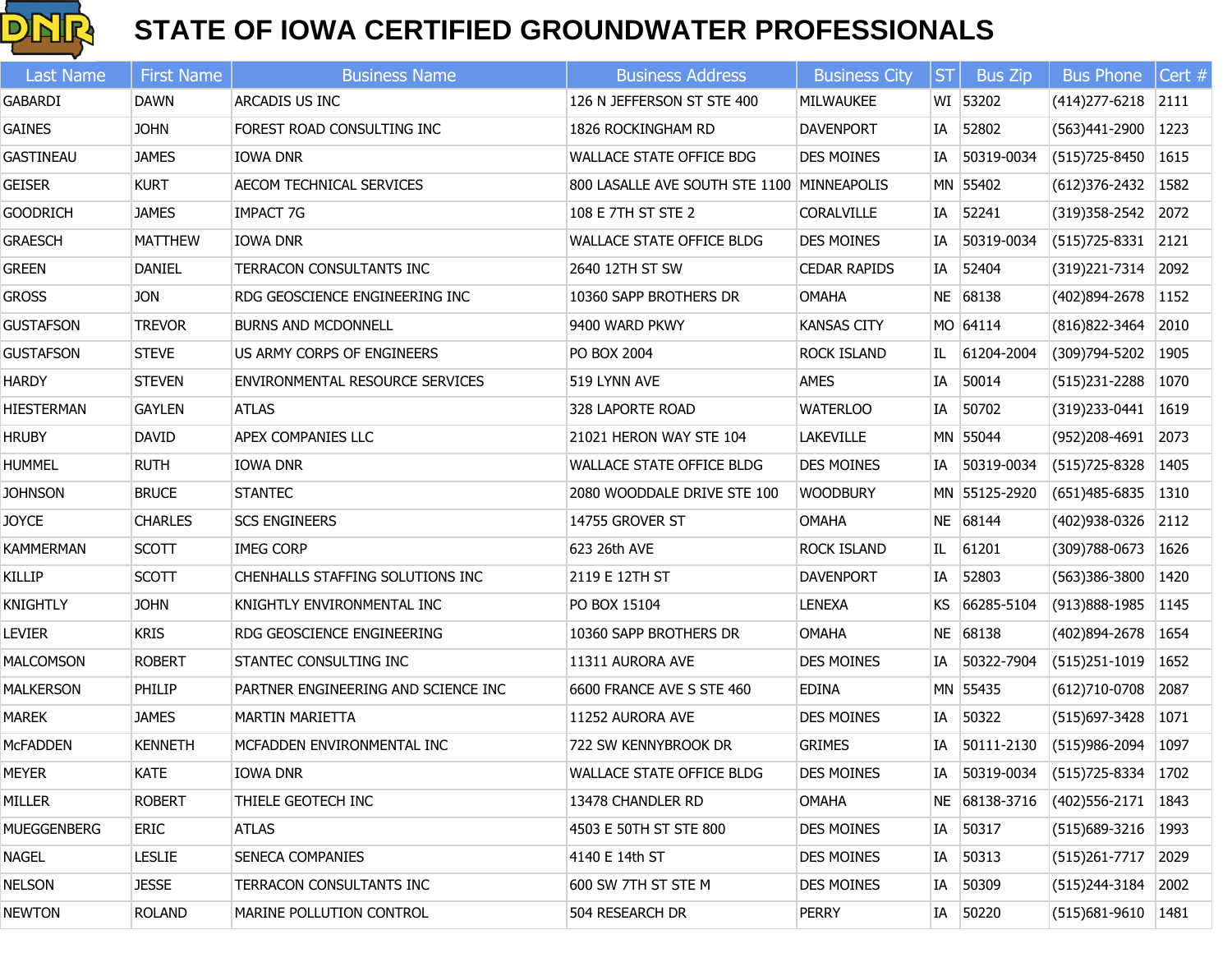

| Last Name            | <b>First Name</b> | <b>Business Name</b>                  | <b>Business Address</b>      | <b>Business City</b>   | $ \mathsf{ST} $ | <b>Bus Zip</b> | <b>Bus Phone</b>         | Cert $#$ |
|----------------------|-------------------|---------------------------------------|------------------------------|------------------------|-----------------|----------------|--------------------------|----------|
| ORIANO               | <b>JULIE</b>      | STANLEY CONSULTANTS INC               | 2658 CROSSPARK RD STE 100    | <b>CORALVILLE</b>      |                 | IA 52241-3212  | (319)626-5330            | 1703     |
| PALS                 | <b>DIANE</b>      | <b>GHD</b>                            | 11228 AURORA AVE             | <b>URBANDALE</b>       | IA              | 50322          | (515)414-3933   1941     |          |
| <b>PARRISH</b>       | <b>CALEY</b>      | J PETTIECORD                          | 1200 PRAIRIE DR SW           | <b>BONDURANT</b>       | IA              | 50035          | $(515)971-9828$   1936   |          |
| PASAKARNIS           | <b>ASHLEY</b>     | <b>BRAUN INTERTEC</b>                 | 1901 16th AVE SW STE 2       | <b>CEDAR RAPIDS</b>    |                 | IA 52404       | (319) 365-0961 2115      |          |
| PAVLISH              | <b>JEREMY</b>     | VIEAU ASSOCIATES INC                  | 4570 WEST 77TH ST STE 265    | <b>EDINA</b>           |                 | MN 55435       | $(952)595 - 5315$ 2116   |          |
| <b>PIONTEK</b>       | KEITH             | TRC ENVIRONMENTAL CORPORATION         | 415 S 18TH ST STE 105        | <b>ST LOUIS</b>        |                 | MO 63103       | $(314)$ 241-2694 2132    |          |
| <b>POTTS</b>         | <b>KEITH</b>      | PEMC CO LLC                           | 13952 ARBOR CIRCLE           | <b>OMAHA</b>           |                 | NE 68144-      | $(402)$ 657-4910 1101    |          |
| <b>PRESCOTT</b>      | <b>JARAD</b>      | <b>GROUNDWATER SERVICE SUPPLY INC</b> | 3311 109TH ST                | <b>URBANDALE</b>       |                 | IA 50322       | $(515)331-2103$ 2003     |          |
| <b>PUCK</b>          | <b>BRENT</b>      | OAKSTONE ENVIRONMENTAL MANAGEMENT LLC | 533 S MAIN ST                | <b>WALCOTT</b>         | IA              | 52773          | $(563)940-3568$   1943   |          |
| <b>REINDERS</b>      | <b>STEVE</b>      | ROUNDS AND ASSOCIATES/PMMIC           | 2894 106TH ST STE 220        | <b>URBANDALE</b>       | IA              | 50322          | $(515)334-3010$   1871   |          |
| <b>REPP</b>          | <b>JENNIFER</b>   | <b>SENECA COMPANIES</b>               | 4140 E 14TH ST               | <b>DES MOINES</b>      | IA              | 50313          | $(515)261-7759$ 2086     |          |
| <b>RODECK</b>        | SHAWN             | TRICORE ENVIRONMENTAL LLC             | 2368 CORPORATE LANE STE 116  | NAPERVILLE             | IL              | 60563          | (630) 520-9973   1979    |          |
| <b>ROHLFS</b>        | <b>ROBERT</b>     | <b>WSP USA INC</b>                    | 300 WYANDOTTE ST STE 200     | <b>KANSAS CITY</b>     |                 | MO 64105       | $(816)702 - 4255$   1644 |          |
| <b>RUPPERT</b>       | DANIEL            | NORTHWEST ENVIRONMENTAL SERVICES      | PO BOX 401                   | <b>ALTON</b>           | IA              | 51003          | (712) 756-4732   1418    |          |
| <b>SENSENBRENNER</b> | <b>DENNIS</b>     | TERRACON CONSULTANTS INC              | 600 SW 7TH ST STE M          | <b>DES MOINES</b>      | IA              | 50309-         | $(515)$ 244-3184         | 1066     |
| <b>SHAWDA</b>        | ANGELIQUE         | STANTEC CONSULTING SERVICES           | 11311 AURORA AVE             | <b>DES MOINES</b>      |                 | IA 50322       | (515)253-0830 2024       |          |
| <b>SHEKAR</b>        | <b>CHANDRA</b>    | SHEKAR ENGINEERING PLC                | 2600 MLK JR PKWY STE 200     | <b>DES MOINES</b>      | IA              | 50310          | $(515)334 - 5062$   1580 |          |
| <b>SLATTENOW</b>     | <b>SKIPP</b>      | IOWA DNR                              | WALLACE STATE OFFICE BLDG    | <b>DES MOINES</b>      |                 | IA 50319-0034  | $(515)725-0461$   1872   |          |
| SMAIL                | <b>KIRBY</b>      | <b>ANTEA GROUP</b>                    | 5910 RICE CREEK PKWY STE 100 | ST PAUL                |                 | MN 55126       | (800) 477-7411   1826    |          |
| <b>SMART</b>         | EMILY             | <b>BLACKSTONE ENVIRONMENTAL INC</b>   | 16200 FOSTER ST              | <b>OVERLAND PARK</b>   |                 | KS 66085       | (913)495-9990 2125       |          |
| <b>STANLEY</b>       | <b>SCOTT</b>      | STANTEC CONSULTING SERVICES INC       | 11311 AURORA AVE             | <b>DES MOINES</b>      | IA              | 50322-7904     | $(515)$ 253-0830         | 1653     |
| <b>STEFFEN</b>       | <b>JERRY</b>      | STEFFEN ENGINEERING AND TESTING       | 1844 HIGHWAY 20              | <b>LAWTON</b>          | IA              | 51030          | $(712)944 - 5511$   1035 |          |
| <b>STRECKER</b>      | <b>STEVEN</b>     | <b>EVORA CONSULTING</b>               | 1690 ALL STATE CT STE 100    | <b>WEST DES MOINES</b> |                 | IA 50265       | $(515)$ 256-8814 2131    |          |
| <b>THURMAN</b>       | OLLIE             | BLACKHAWK ENVIRONMENTAL TESTING INC   | PO BOX 85                    | <b>DENVER</b>          | IA              | 50622          | (319)984-6600 1146       |          |
| <b>VAN WINKLE</b>    | <b>JOSH</b>       | MIDAMERICAN ENERGY COMPANY            | 4299 NW URBANDALE DR         | <b>URBANDALE</b>       |                 | IA 50322       | (515)281-2953 2102       |          |
| <b>VARSA</b>         | <b>STEPHEN</b>    | STANTEC ENVIRONMENTAL SERVICES        | 11311 AURORA AVE             | <b>DES MOINES</b>      | IA              | 50322-7904     | $(515)251-1020$          | 1636     |
| <b>WATTS</b>         | LINDA             | GEOTEK ENGINEERING TESTING SERVICES   | 909 E 50TH ST N              | <b>SIOUX FALLS</b>     |                 | SD 57104       | $(605)335 - 5512$   1169 |          |
| WHITE                | <b>JEFFREY</b>    | <b>INDEPENDENT CONTRACTOR</b>         | 1421 CARROLL AVENUE          | AMES                   | IA              | 50010          | (515)231-7444            | 1173     |
| <b>WIDDER</b>        | <b>RAY</b>        | <b>GEODE ENVIRONMENTAL LLC</b>        | PO BOX 845                   | <b>JOHNSTON</b>        | IA              | 50131-         | $(515)309-2183$  1624    |          |
| WILMING              | <b>GINA</b>       | FOTH INFRASTRUCTURE AND ENVIRONMENT   | 411 6TH AVE SE STE 400       | <b>CEDAR RAPIDS</b>    |                 | IA 52401       | (319)297-2065 2099       |          |